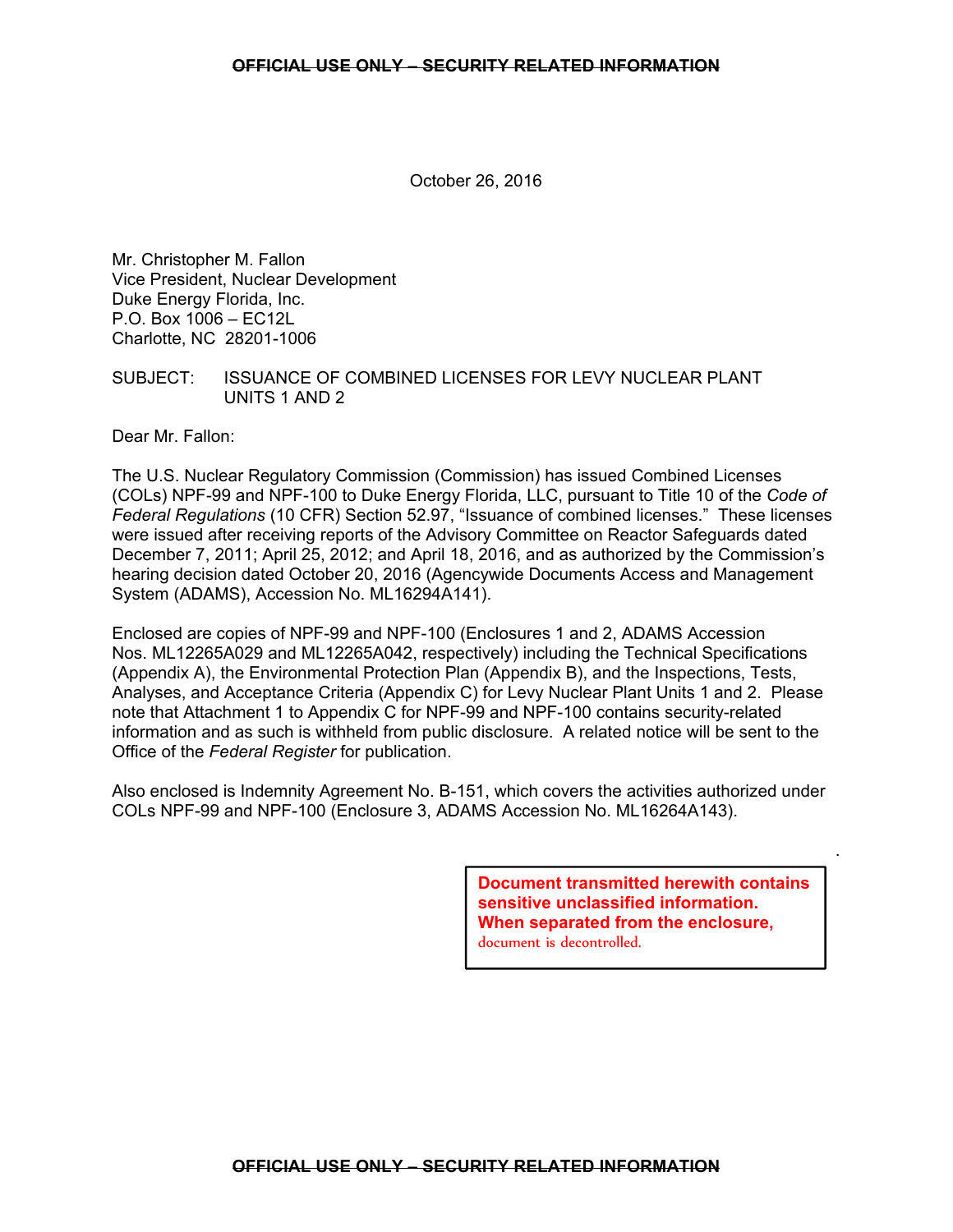# **OFFICIAL USE ONLY – SECURITY RELATED INFORMATION**

 $C.$  Fallon  $-2 -$ 

If you have questions regarding NPF-99 and NPF-100, please contact Mr. Donald Habib at 301-415-1035, or via e-mail at Donald.Habib@nrc.gov.

Sincerely,

*/RA/* 

Francis M. Akstulewicz, Director Division of New Reactor Licensing Office of New Reactors

Docket Nos.: 52-029 52-030

Enclosures:

- 1. Combined License No. NPF-99
- 2. Combined License No. NPF-100
- 3. Indemnity Agreement No. B-151

cc w/o encl: See next page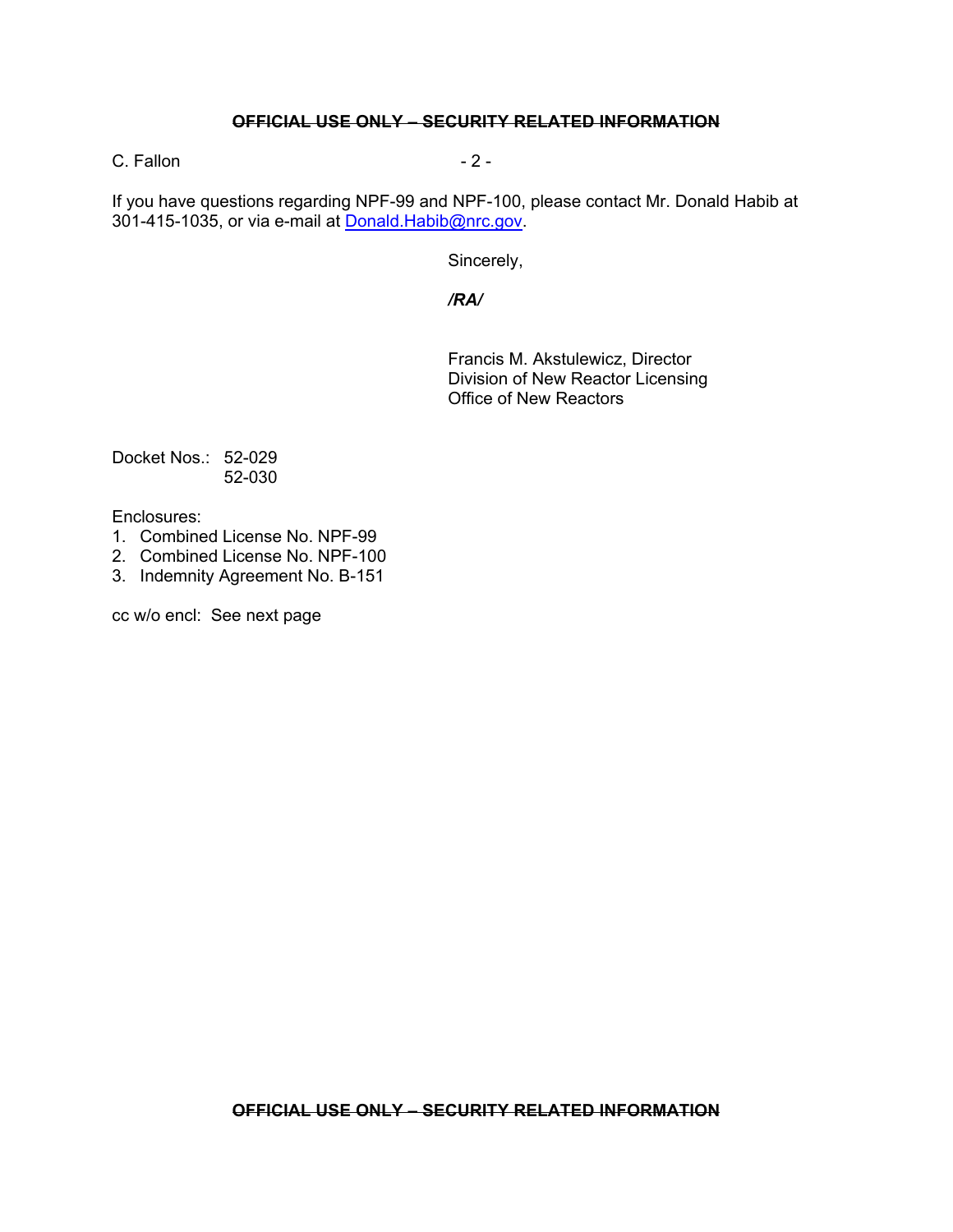# **OFFICIAL USE ONLY – SECURITY RELATED INFORMATION**

 $-2$  -

If you have questions regarding NPF-99 and NPF-100, please contact Mr. Donald Habib at 301- 415-1035, or via e-mail at **Donald. Habib@nrc.gov.** 

Sincerely,

*/RA/* 

Francis M. Akstulewicz, Director Division of New Reactor Licensing Office of New Reactors

Docket Nos.: 52-029 52-030

Enclosures:

- 1. Combined License No. NPF-99
- 2. Combined License No. NPF-100
- 3. Indemnity Agreement No. B-151

cc w/o encl: See next page

**ADAMS Accession Nos.: Package: ML12265A029** 

### **DISTRIBUTION**:

| <b>PUBLIC</b>       | <b>RidsLARButler</b>     |
|---------------------|--------------------------|
| LBA R/F             | RidsNroDe                |
| DHabib, NRO         | <b>RidsOgcMailCenter</b> |
| SBurnell, OPA       | RidsNroDnrl              |
| RidsNroDsra         | <b>RidsNroOd</b>         |
| <b>MSutton, NRO</b> | RidsNroDnrlEpb           |
|                     |                          |

RidsAcrsAcnwMailCenter RidsRgn2MailCenter RidsNroDser RidsNroDnrlLb4 RidsNroDcip

| Letter: ML16176A200  |                            |                     | *via email     |                       |  |
|----------------------|----------------------------|---------------------|----------------|-----------------------|--|
|                      | <b>OFFICE DNRL/LB4: PM</b> | <b>DNRL/LB4: LA</b> | DNRL/EPB: PM   | DNRL/LB4: BC          |  |
| <b>NAME</b>          | <b>DHabib</b>              | <b>RButler</b>      | <b>MSutton</b> | <b>JDixon-Herrity</b> |  |
| <b>DATE</b>          | 10/25/2016                 | 9/8/2016            | 10/26/2016     | 10/25/2016            |  |
| <b>OFFICE</b>        | <b>OGC</b>                 | DNRL/EPB: BC        | NRO/DNRL: D    |                       |  |
| <b>NAME</b>          | <b>KRoach</b>              | <b>AFetter</b>      | FAkstulewicz   |                       |  |
| <b>DATE</b>          | 10/25/2016                 | 10/25/2016          | 10/26/2016     |                       |  |
| OFFICIAL DECOPD CODV |                            |                     |                |                       |  |

**OFFICIAL RECORD COPY**

### **OFFICIAL USE ONLY – SECURITY RELATED INFORMATION**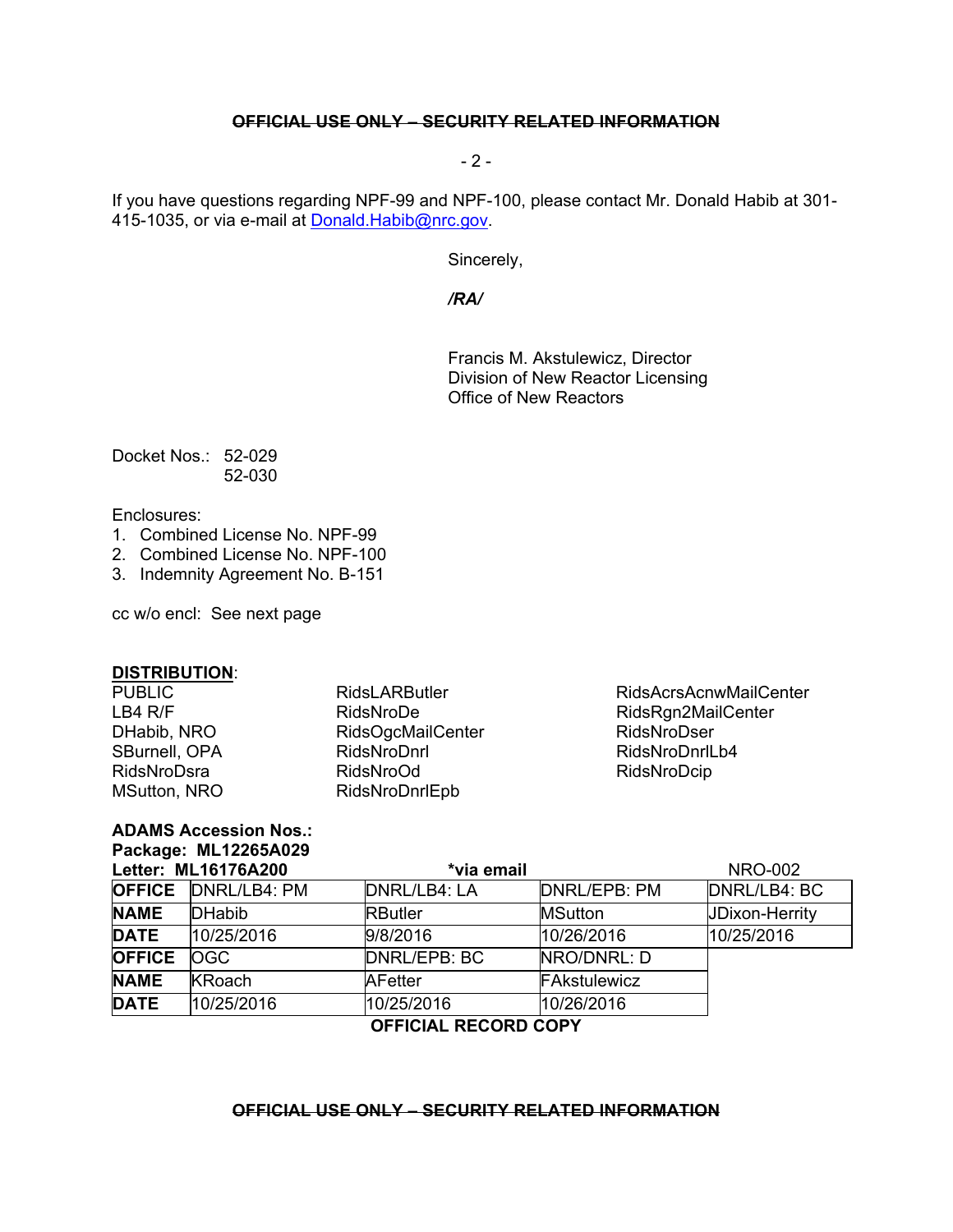COL - Duke Energy - Levy County Mailing List **Revised (08/24/2015)** cc: Mr. Christopher M. Fallon

VP, Nuclear Development Progress Energy Florida, Inc. P.O. Box 1006 - ECO9D Charlotte, NC 28202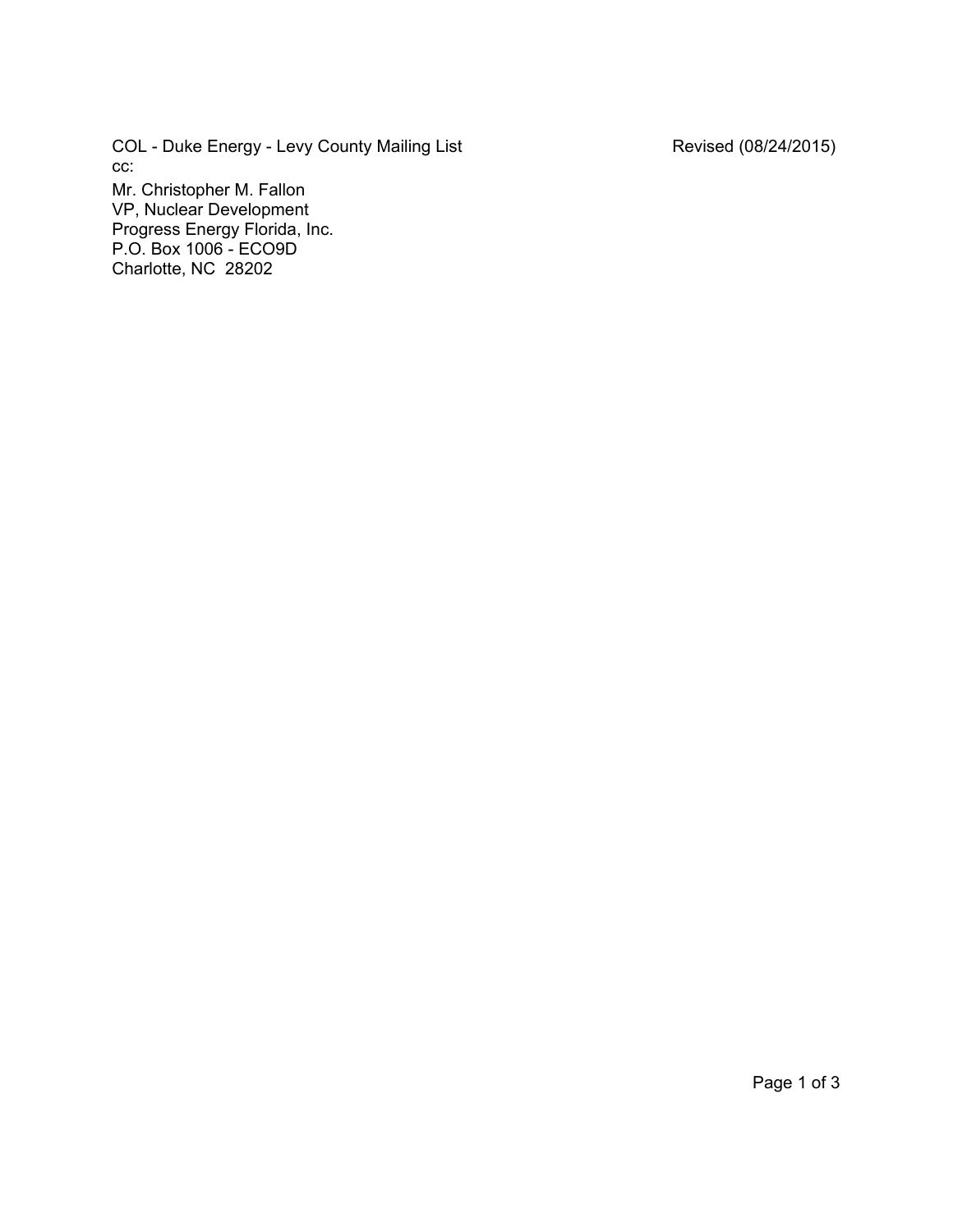COL - Duke Energy - Levy County Mailing List

Email

APH@NEI.org (Adrian Heymer) awc@nei.org (Anne W. Cottingham) Bill.Jacobs@gdsassociates.com (Bill Jacobs) billn@fcan.org (Bill Newton) brian.mccabe@pgnmail.com (Brian McCabe) christopher.fallon@duke-energy.com (Christopher M. Fallon) collinlj@westinghouse.com (Leslie Collins) CumminWE@Westinghouse.com (Edward W. Cummins) david.lewis@pillsburylaw.com (David Lewis) david.waters@pgnmail.com (Dave Waters) delongra@westinghouse.com (Rich DeLong) ed.burns@earthlink.net (Ed Burns) eddie.grant@excelservices.com (Eddie Grant) gary@jonespartners.net (Gary Jones) gsoult@regstaff.sc.gov (Gene G. Soult) joe.w.donahue@pgnmail.com (Joe Donahue) john.elnitsky@pgnmail.com (John Elnitsky) Joseph\_Hegner@dom.com (Joseph Hegner) KSutton@morganlewis.com (Kathryn M. Sutton) kwaugh@impact-net.org (Kenneth O. Waugh) lchandler@morganlewis.com (Lawrence J. Chandler) levynuke@ecologyparty.org (Cara Campbell) majames@regstaff.sc.gov (Anthony James) marvlewis@juno.com (M. Lewis) maryo@nirs.org (Mary Olson) media@nei.org (Scott Peterson) Mike.Halpin@dep.state.fl.us (Mike Halpin) MSF@nei.org (Marvin Fertel) nirsnet@nirs.org (Michael Mariotte) Nuclaw@mindspring.com (Robert Temple) patriciaL.campbell@ge.com (Patricia L. Campbell) Paul@beyondnuclear.org (Paul Gunter) pbessette@morganlewis.com (Paul Bessette) RJB@NEI.org (Russell Bell) robert.kitchen@pgnmail.com (Robert H. Kitchen) ronald m bright@bellsouth.net (Ronald Bright) russpa@westinghouse.com (Paul Russ) sabinski@suddenlink.net (Steve A. Bennett) sfrantz@morganlewis.com (Stephen P. Frantz) stephan.moen@ge.com (Stephan Moen) Tansel.Selekler@nuclear.energy.gov (Tansel Selekler) twinkletoesdms@aol.com (Robert and Deborah Smith)